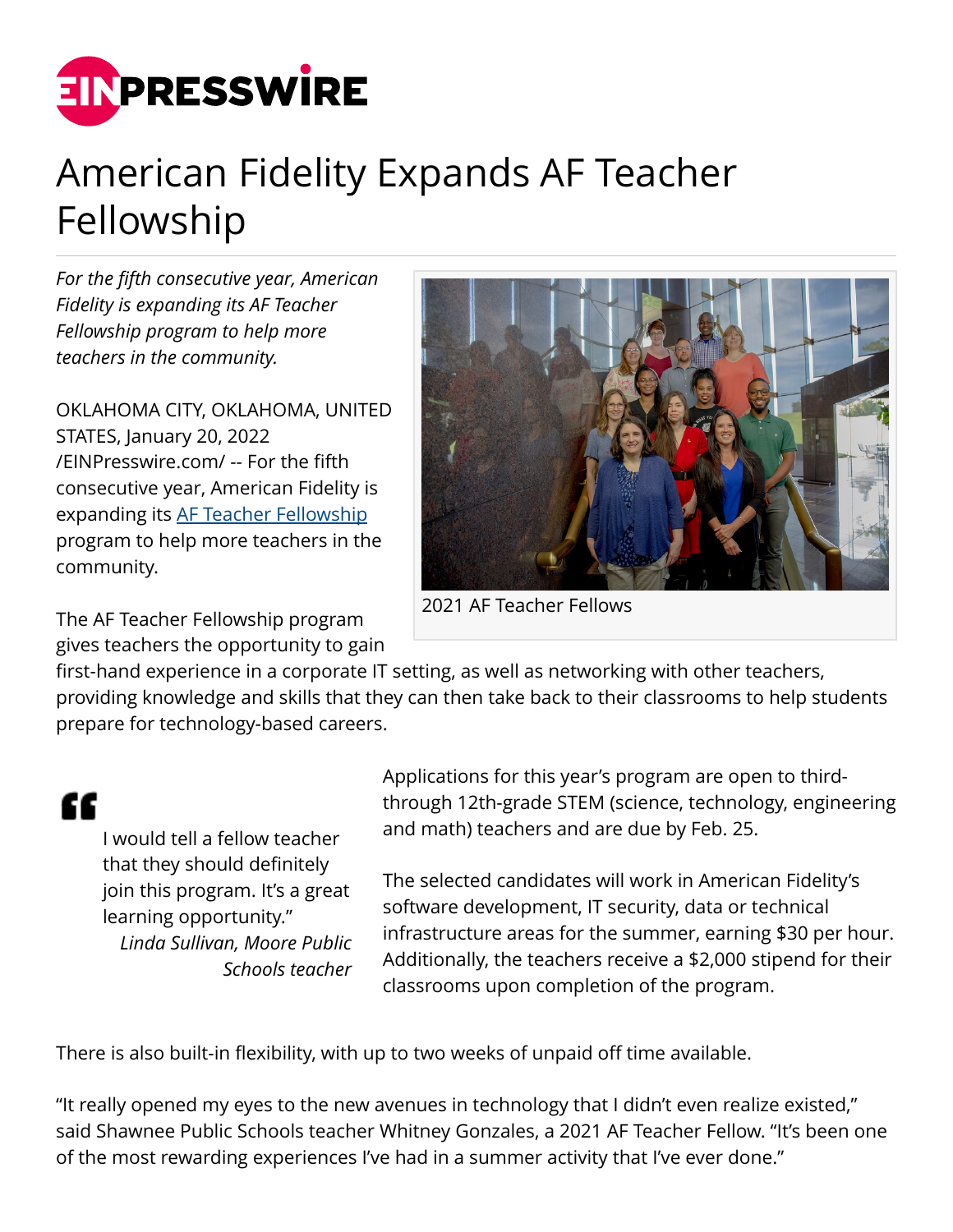The 2022 class begins on June 6 and will expand to 15 teachers, becoming the largest class to date. Interested teachers can find more information and apply at [https://americanfidelity.com/teacher-fellowship.](http://americanfidelity.com/teacher-fellowship)

"I would tell a fellow teacher that they should definitely join this program," said Moore Public Schools teacher Linda Sullivan. "It's a great learning opportunity."

American Fidelity has strict COVID-19 restrictions in place at their OKC headquarters. The 2022 program will either be all virtual or a mix of virtual and in-person depending on the ability to safely gather at that time. Interviews will be conducted virtually on March 18 and proof of COVID-19 vaccination is required for consideration.

## ###

## [About American Fidelity](https://americanfidelity.com/)

American Fidelity Assurance Company is a supplemental benefits provider serving more than 1 million policyholders across 49 states with a focus on offering a different opinion for Customers in the education, public sector, auto retail and healthcare industries. More information can be found at $\square$ americanfidelity.com. $\square$ 

American Fidelity has earned an "A+" (Superior) from the A.M. Best Company since 1982. One of the nation's leading insurance company rating services, A.M. Best conducts a strict review process for financial stability every year. The Company is also recognized as one of Ward's 50© Dtop performing life-health insurance companies. D

American Fidelity was recognized as one of the Fortune 100 Best Companies to Work For 2021, as selected by Great Place to Work. 

The Great Place to Work Institute selected the Company for several other awards, including: Fortune Best Workplaces in Financial Services and Insurance 2021, Fortune Best Workplaces for Millennials 2021, and Fortune Best Workplaces for Women 2021.

In addition, PEOPLE magazine and the Great Place to Work Institute named American Fidelity one of their Companies That Care 2021. IDG Computerworld selected American Fidelity as one of the DBest Places to Work in IT 2021. D

Lindsey Sparks American Fidelity +1 405-523-5901 [email us here](http://www.einpresswire.com/contact_author/3291086)